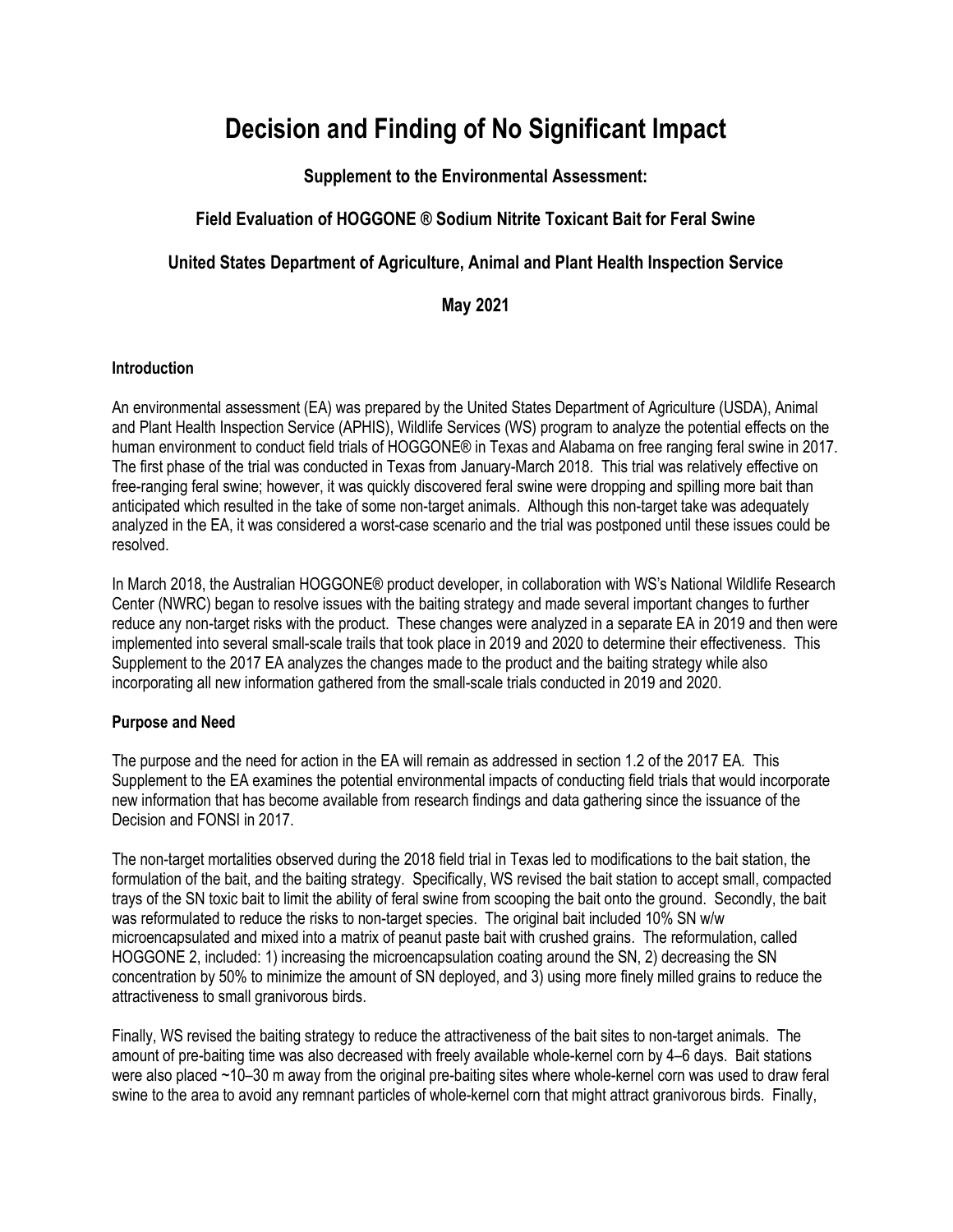WS incorporated a deterrent device (Scare Dancer® Snake 6ft Cordless Inflatable Scarecrow) that is operated the morning following toxic bait deployment to scare non-targets away until an operator can arrive at the bait site and remove any spilled HOGGONE 2.

NWRC is proposing to resume field trials in Alabama and Texas that were postponed in 2017 while implementing changes to the product and incorporate information gained from recent small-scale trials. These field trial studies may be used as part of a larger effort to register the product in the United States with the EPA.

#### **Issues**

The following issues were identified during the interagency and public involvement processes during the development of the EA and Supplement, these issues were determined to be important to the analysis, and were used to drive the environmental analysis and compare the impacts of the alternatives.

Issue 1 - Effects on Human Health and Pet Safety

Issue 2 - Impacts on Terrestrial and Aquatic Environments

Issue 3 - Effects on Non-Target and T&E Species

Issue 4 - Humaneness / Ethics

Other issues considered but not analyzed in detail, with rationale, are discussed in the EA section 2.1.2

# **Public Involvement**

Issues related to developing a study and conducting field trials for a sodium nitrite product to control feral swine were initially developed by WS' NWRC, the Invasive Animal Cooperative Research Center (IACRC) from the University of Canberra, Australia, and the Texas Parks and Wildlife Department (TPWD). Issues were defined and preliminary alternatives were identified through an internal scoping process. As part of public involvement, the EA and Supplement was made available for 30 days to the public for review and comment by a legal notice published in the Montgomery Advisor in AL on April 7,14, 21, 2021 and the Austin Statesman in TX from April 12, 2021 through April 14, 2021. A notice of availability and the Supplement were also made available for public review and comment on the APHIS website beginning on March 31, 2021. The document was made available for electronic commenting on Regulations.gov, https://www.regulations.gov/document?D=APHIS-2017-0067-0001 on March 31, 2021. Additionally, WS sent a notice of availability directly to over 6000 individuals, agencies, and organizations with probable or stated interest in feral swine damage management on March 31, 2021. The public comment period ended on April 30, 2021. WS received 68 comment letters during the public comment period. The comment letters received during the public involvement process were reviewed for substantive issues and alternatives and were considered in developing this Decision for the Supplement. A summary of the comments received and responses to the comments are provided in Appendix C of the final Supplement.

#### **Documents Related to the Decision**

This field study and the activities conducted in Alabama and Texas are consistent with the NWRC study protocol, the Environmental Assessment – Mammal Damage Management in Alabama (USDA 2014), Environmental Assessment – Feral Swine Damage Management by the Texas Wildlife Services Program (2014b), and the policies and directives of WS and NWRC. Additionally, APHIS completed a national feral swine EIS (*Feral Swine Damage Management: A National Approach)* in 2015 and issued a Record of Decision (ROD) (USDA 2015). This Supplement and FONSI are consistent with the analysis and decisions in those documents.

WS reviewed the status, critical habitat designations, and current known locations of all species listed as threatened, endangered (T&E), or candidates within counties where the two study sites could be located in Alabama and Texas. Species effects determinations were made for each study location and where applicable, were submitted to the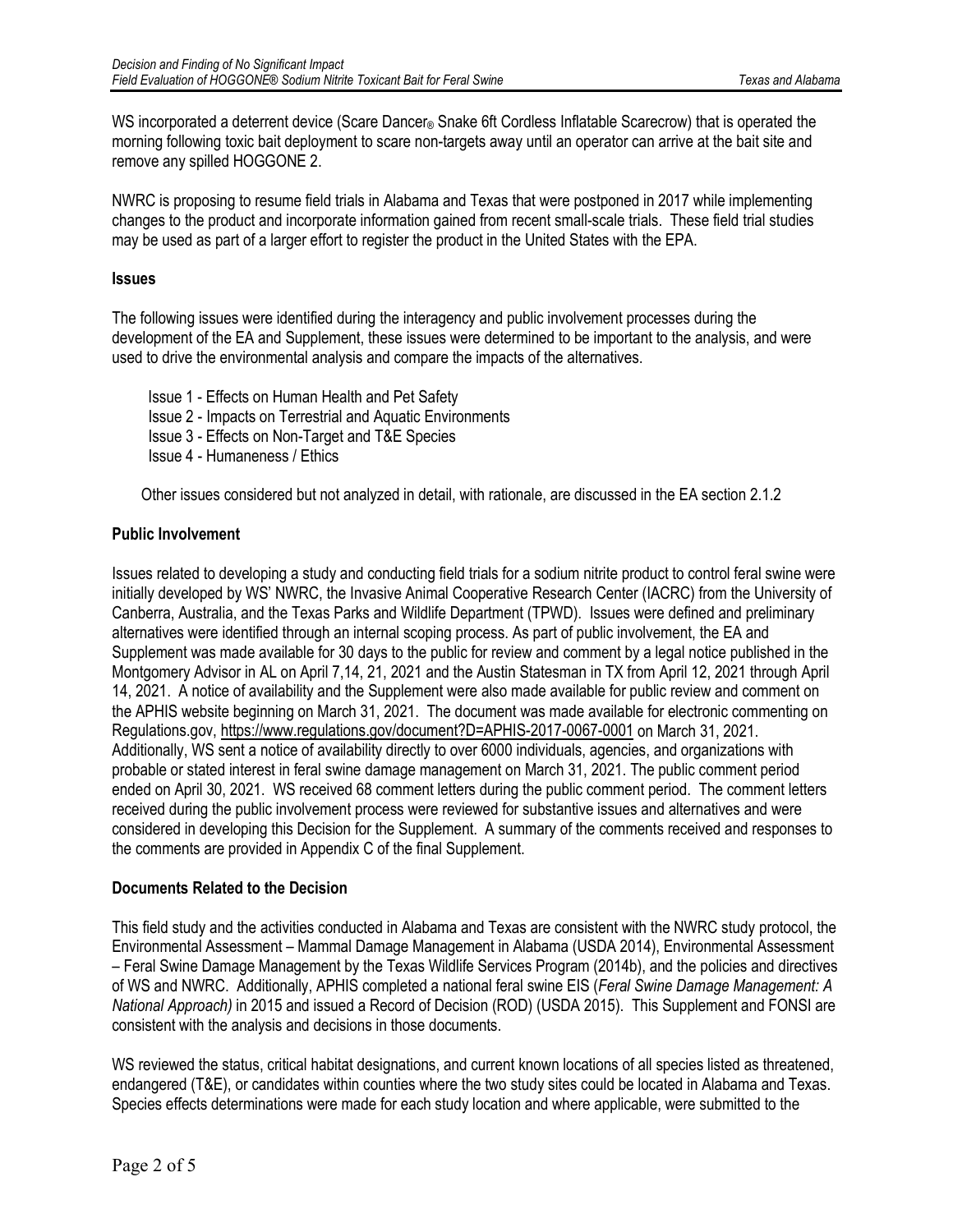USFWS for concurrence under the Endangered Species Act (ESA). WS' provided a review of the proposed study and these effect determinations in the form of a Biological Assessment (BA) on March 16, 2017 to the USFWS Alabama Ecological Services Field Office located in Daphne, Alabama. The USFWS provided a letter of concurrence on April 27, 2017 indicating that the proposed study would have either a no effect or may affect, not likely to adversely affect determinations for T&E species in Alabama. On May 7, 2019, WS described the changes in the bait formulation and the study protocol (which reflect the current formulation and protocols) in a letter to the USFWS. WS received a letter of concurrence from the USFWS regarding the bait and protocol changes on June 25th, 2019. In Texas, WS provided a review of the proposed study and its determinations of no effect on T&E species in a courtesy letter to the USFWS Texas Ecological Services Field Office located in Arlington, TX on June 5, 2017.

# **Objectives and Alternatives**

The objectives of the study are to analyze the effectiveness of the toxicant in a field setting, analyze and evaluate threats to non-target animals, particularly passerine birds, and to continue evaluating the effectiveness of the overall baiting strategy.

WS considered two courses of action based on the reasonable choices that could be made by Wildlife Services: (1) Do not conduct the study (No Action Alternative). Under this alternative, a research study on the effectiveness of HOGGONE® sodium nitrite bait to control feral swine would not be conducted; and (2) Proposed Action, conduct the study. This alternative consists of conducting a study to determine the effectiveness of HOGGONE® (HOGGONE 2) as a toxicant bait to control feral swine at two sites in Alabama and Texas. Other alternatives were considered but rejected from detailed analysis for the reasons presented in the EA, section 2.5. The following is a summary of the alternatives and the associated effects of the two alternatives evaluated in detail in the EA and Supplement.

#### **Alternative 1 - No Action – No Study**

Under this alternative, there would be no direct effect on human health and pet safety, the terrestrial and aquatic environment, non-target and T&E species, or humaneness. This alternative was not selected because it does not meet the need and the mission of WS-NWRC, to evaluate damage situations and develop methods and tools to reduce or eliminate damage and resolve land-use conflicts.

# **Alternative 2 – Proposed Action – Conduct the Study**

Under this alternative, WS would implement the study in two sites in Alabama and Texas. Based on the analysis in the EA and Supplement, which includes a substantial amount of scientific information available about the risks of sodium nitrite, risks to human health and pet safety would be low, effects on the terrestrial and aquatic environment would be minor, and non-target animal risks would be minor with no population level risks. The study would either have no effect or would not be likely to adversely affect T&E species that may occur in counties where the study is implemented. Finally, sodium nitrite has been determined to be a humane method of killing feral swine.

# **DECISION AND RATIONALE**

Based on the analyses of the alternatives and issues analyzed in detail within the EA and Supplement, considering the potential impacts of those alternatives, I, the decision-maker, have made the following decision.

#### *Decision*

I have carefully reviewed the EA and Supplement prepared to meet the need for action. I find the proposed action alternative (Alternative 2) to be environmentally acceptable, addressing the issues and needs while balancing the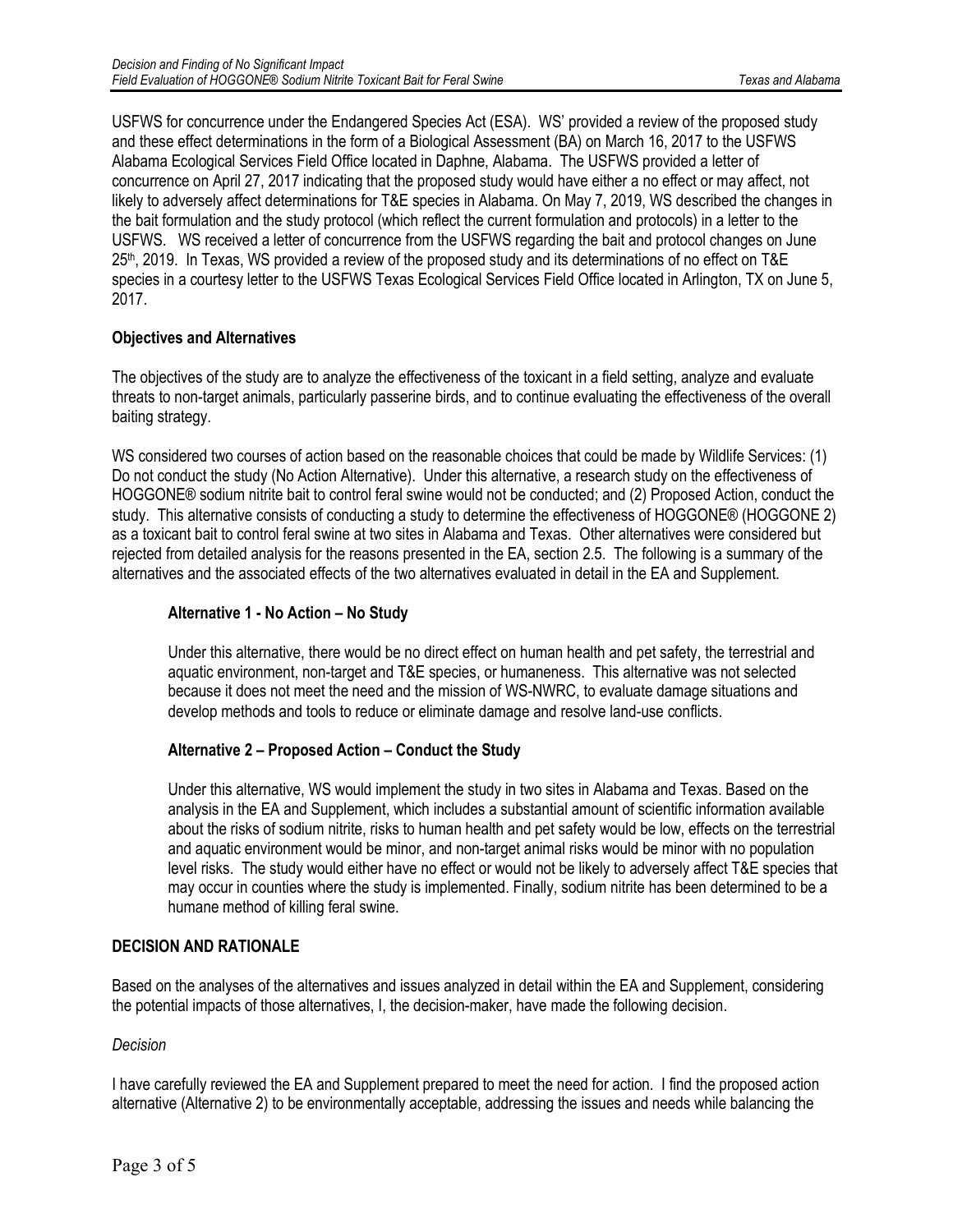environmental concerns of management agencies, landowners, advocacy groups, and the public. The analyses in the EA and Supplement adequately addresses the identified issues, which reasonably confirm that no significant impact, individually or longer term, to the quality of the human environment are likely to occur from the proposed action, nor does the proposed action constitute a major federal action. Therefore, the analysis in the EA and Supplement does not warrant the completion of an Environmental Impact Statement.

Based on the analyses in the EA and Supplement, the issues identified are best addressed by selecting Alternative 2 (Proposed Action) and applying the associated standard operating procedures discussed in Chapter 2 of the EA. Alternative 2 would successfully address the objective to study the effectiveness of sodium nitrite in a field setting. The EA and Supplement documents that conducting these field trials would not adversely affect the aquatic and terrestrial environment, human and pet safety, non-target species, including threatened or endangered species or the humaneness of damage management methods. Alternative 2 would allow the mission of WS-NWRC to evaluate and develop methods and tools to reduce or eliminate damage by feral swine by improving population control measures. NWRC designs studies to ensure that the methods developed to alleviate animal damage are biologically sound, effective, safe, economical, and acceptable to the public. Through the publication of results and the exchange of technical information, NWRC provides valuable data and expertise to the public and the scientific community. Therefore, it is my decision to implement the Proposed Action alternative (Alternative 2) as described in the EA and Supplement.

# **Finding of No Significant Impact**

The analysis in the EA and Supplement indicates that Alternative 2, the Proposed Action, does not constitute a major federal action significantly affecting, individually or long term, the quality of the human environment. I agree with this conclusion and, therefore, determine that an Environmental Impact Statement (EIS) will not be prepared. This determination is based on consideration of the following factors:

- 1. The proposed activities will occur on two local site-specific areas in Texas and Alabama. The proposed activities are not national or regional in scope.
- 2. The proposed study will occur on private lands, is target specific to feral swine and will not significantly affect public health and safety.
- 3. The proposed activities will not have an impact on unique characteristics of the geographic area such as historic or cultural resources, park lands, prime farmlands, wetlands, wild and scenic rivers or ecologically critical areas. The nature of the field trials proposed will not affect the physical environment.
- 4. The effects on the quality of the human environment of the proposed activities are not highly controversial. Although some people may oppose the study of a feral swine toxicant, the methods and impacts are not controversial among experts.
- 5. The possible effects of the proposed activities on the quality of the human environment are not highly uncertain and do not involve unique or unknown risks. The impacts and effects of sodium nitrite on target feral swine and non-target species has been highly researched in pen trials and small-scale field trials. The Proposed action intends to evaluate its effectiveness in a large-scale operational field trial.
- 6. The proposed activities do not establish a precedent for actions with future significant effects or represent a decision in principle about a future consideration. The study will collect information about the efficacy and effects of the toxicant in a field setting in two sites. While the information from the study may be used as one piece of information to help inform a future product registration process, registration would entail additional scientific analyses and regulatory processes.